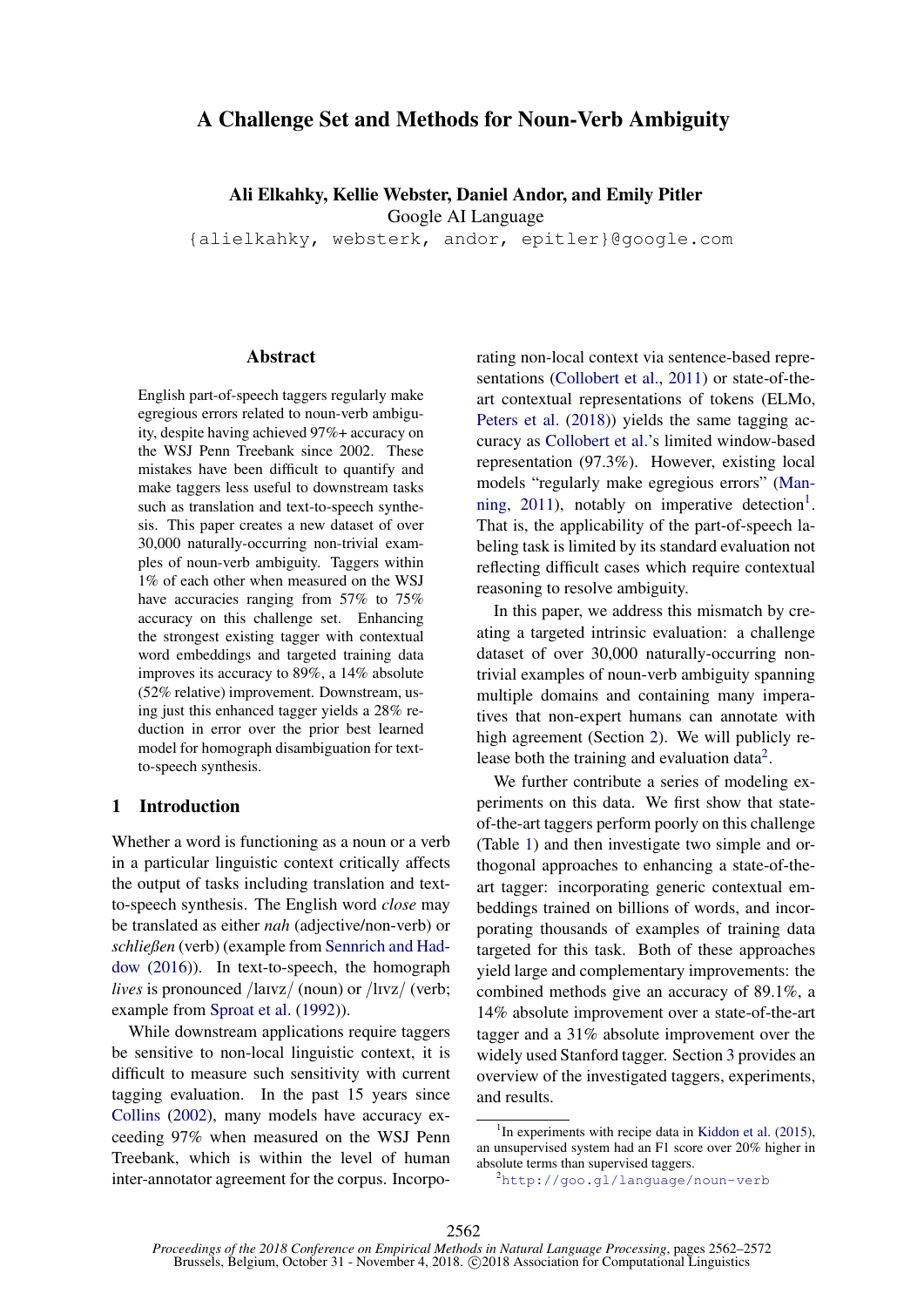<span id="page-1-1"></span>

| Model                   | WSJ              | NV             |
|-------------------------|------------------|----------------|
| <b>Existing Taggers</b> |                  |                |
| Toutanova et al. (2003) | 97.24            | 57.6           |
| Choi (2016)             | 97.64            | 71.2           |
| Dozat et al. $(2017)$   | 97.33            | 70.4           |
| Bohnet et al. (2018)    | $98.00 \pm 0.12$ | $74.0 \pm 1.2$ |
| <i>Enhancements</i>     |                  |                |
| +ELMo                   | $97.94 \pm .08$  | 82.1 $\pm$ 0.9 |
| +NV Data                | $97.98 \pm .11$  | $86.4 \pm 0.4$ |
| +ELMo+NV Data           | $97.97 \pm 0.09$ | $88.9 + 0.3$   |

Table 1: Empirical Results. All investigated new and existing taggers are within 1% of each other when measured on the WSJ test set. When evaluated on the Noun-Verb dataset, however, existing taggers range from 57% to 74%. Adding enhancements to the [Bohnet et al.](#page-8-4) [\(2018\)](#page-8-4) tagger gives over 14% absolute improvement. Best results and results insignificantly different from the best are bolded (two-tailed t-test).

Finally, we demonstrate that these tagging improvements make a positive impact on the downstream task of homograph disambiguation for textto-speech (Section [4\)](#page-6-0).

#### <span id="page-1-0"></span>2 Noun-Verb Dataset

Consider the ambiguous examples below:

- <span id="page-1-4"></span>(1) Certain insects can damage plumerias, such as mites, flies, or aphids. NOUN
- <span id="page-1-5"></span>(2) Mark which area you want to distress. **VERB**

All tested existing part-of-speech taggers (Table [1\)](#page-1-1) mistag both of these examples, tagging *flies* as a verb and *Mark* as a noun<sup>[3](#page-1-2)</sup>. Looking at only the WSJ Penn Treebank, all occurrences of *Mark* are nouns, so a part-of-speech tagger that ignores context completely could appear to do quite well on this word type. Similarly, all occurrences of the word type *share* in the WSJ development set are noun instances.

A baseline of selecting the most frequent tag per word type (ignoring all context) achieves 93.0% accuracy on the ambiguous tokens in the WSJ (Table [2\)](#page-1-3). A simple tagger based on a single hidden layer feed-forward neural network with 128 units that uses a three word window around the focus

<span id="page-1-3"></span>

| Train         | Dev    | <b>Type</b><br>Majority | $NN \pm 3$<br>Words |
|---------------|--------|-------------------------|---------------------|
| <b>WSI:NV</b> | WSJ:NV | 93.0                    | 97.0                |
| NV            | NV     | 70.1                    | 77.6                |

Table 2: Taggers that use no context (Type Majority) or very little context (NN  $\pm$ 3 words) can achieve high accuracies on the ambiguous tokens in the WSJ (WSJ:NV), but would fare much worse on the Noun-Verb dataset.

token as features achieves an accuracy of 97.0% on the WSJ ambiguous words (WSJ:NV).

We therefore aim to create a dataset in which taggers would have to take into account the surrounding context in order to correctly tag ambiguous words, rather than relying on skewed priors per word type. We design a methodology for identifying and labeling hard cases of noun-verb ambiguity. The result is a dataset of over 30,000 hand-labeled, natural, and non-trivial examples of noun-verb ambiguity, which we will make publicly available to facilitate research on modeling for this task.

## <span id="page-1-7"></span>2.1 Collection Methodology

Our goal is to build a resource which captures a wide range of challenges that a part-of-speech tagger needs to handle in the wild. To produce this resource, we find large sources of *naturally occurring* examples with a diversity of challenges, identify *noun-verb ambiguity*, find the *non-trivial* examples, and finally acquire *high-precision labels* from humans.

## 2.1.1 Naturally Occurring Sources

All examples come from naturally occurring English web text from three distinct genres. Typical examples from each are shown in Table [3.](#page-2-0) These genres present a diverse range of challenges: genre 1 has long well-edited sentences, genre 2 makes heavy use of imperative verbs, and genre 3 contains largely headline style short sentences.

#### 2.1.2 Ambiguous Token Detection

We used an online dictionary to identify ambiguous word *types* (such as *play*) that can be either a noun or a verb.[4](#page-1-6) To find ambiguous *instances* of these types, we ran a CRF-based tagger similar to [Toutanova et al.](#page-9-5) [\(2003\)](#page-9-5) over the input sen-

<span id="page-1-2"></span> $3$ The enhanced tagger that uses both contextual word embeddings and data augmentation (+ELMo+NV Data in Table [1\)](#page-1-1) gets both Example [\(1\)](#page-1-4) and Example [\(2\)](#page-1-5) correct.

<span id="page-1-6"></span><sup>4</sup>We exclude a short stop list (*do*, *name*, *state*); the final list contains 24,170 word types.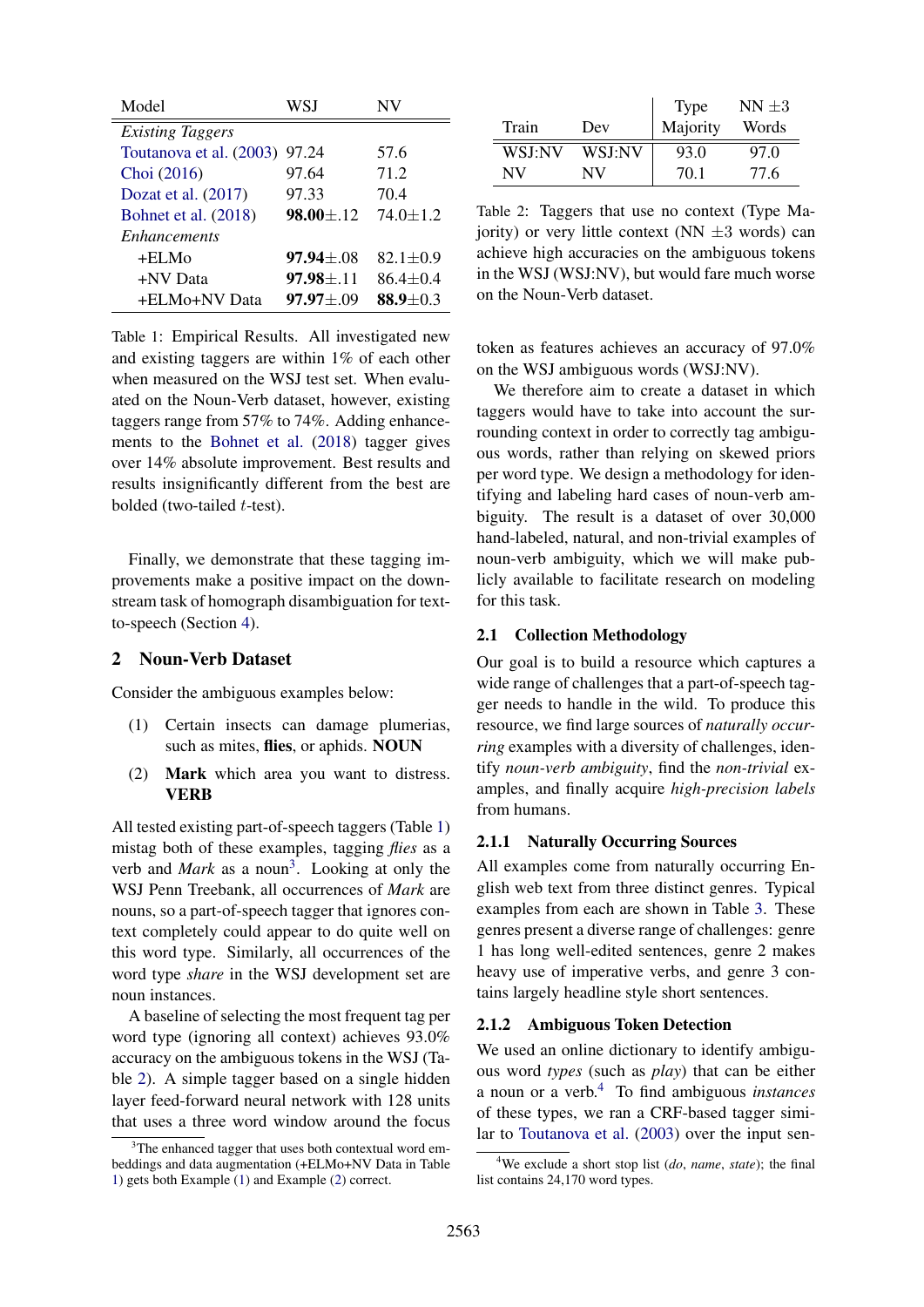<span id="page-2-0"></span>

| Representative Examples                                                                 | Label       |
|-----------------------------------------------------------------------------------------|-------------|
| Genre 1                                                                                 |             |
| "Man With a Vision" peaked at #91 in the UK, spending two weeks on the chart.           | <b>NOUN</b> |
| 40.7% of the population <b>benefit</b> from public assistance as of 2004, up from 23.0% | <b>VERB</b> |
| in $2000$ .                                                                             |             |
| Genre 2                                                                                 |             |
| Your doctor may recommend a diet or <b>exercise</b> routine.                            | <b>NOUN</b> |
| Use within 3 days of cooking.                                                           | <b>VERB</b> |
| Genre 3                                                                                 |             |
| Safeguard Infrastructure From Electrical <b>Surges &amp; Limit Downtime.</b>            | <b>NOUN</b> |
| <b>Stop In Today Or Shop Online!</b>                                                    | VERB        |

Table 3: Noun and Verb examples from each genre. All examples are taken from the development set.

tences. We selected tokens tagged as either a noun or a verb<sup>[5](#page-2-1)</sup> and for which the  $k$ -best list for that to-ken contained both noun and verb<sup>[6](#page-2-2)</sup> tags with close scores. We used a heuristic that the lower scoring tag had to have a score within 20% of the score of the higher.

# 2.1.3 Filtering Trivial Examples

Part-of-speech tagging is already a wellestablished task with plenty of existing labeled examples. Adding more examples similar to *John watched a play* would not affect the output predictions of taggers, which already tend to correctly label tokens as nouns if they follow determiners. Inspired by work on active learning [\(Tomanek and Hahn,](#page-9-6) [2009;](#page-9-6) [Small and Roth,](#page-9-7) [2010\)](#page-9-7), we focused our data collection efforts on difficult examples. To remove easy contexts, we excluded tokens preceded by a determiner or modal verb. Tokens<sup>[7](#page-2-3)</sup> were additionally restricted to be neither adjectival modifiers $8 \text{ nor components}$  $8 \text{ nor components}$ of noun-compounds<sup>[9](#page-2-5)</sup>.

## 2.1.4 Diversification

Noun-verb disambiguation is a challenge for modern POS taggers both because words can look simultaneously noun- and verb-like to a model, but also because verbs (nouns) can falsely present as nouns (verbs). Our extraction methodology is

<span id="page-2-6"></span>

| <b>Agreement Type</b> | #      | $\mathcal{O}_0$ |
|-----------------------|--------|-----------------|
| Unanimous             | 23,908 | 71.4%           |
| Majority              | 9.122  | 27.3%           |
| Disagreement          | 432    | $1.3\%$         |

Table 4: Inter-annotator agreement rates. Unanimous examples had 3/3 agreement, while *majority* examples had 2/3, 3/5, or 4/5 in agreement.

well-designed to identify the former. To identify tokens on which models are falsely confident, we manually reviewed a sample of tokens discarded in extraction. We found that sentence-initial imperative verbs were very likely to be confidently tagged as nouns. To ensure that this important class of ambiguous tokens was included in our dataset, we made it a special extraction case and did not apply the above filters for trivial examples.

## 2.1.5 Crowdsourced Annotation

We presented annotators with the extracted tokens in their full sentence context. Annotators were asked to select whether the target word was a "Noun", a "Verb", "Ambiguous", or "Neither" (a noun or a verb). Full annotation guidelines will accompany the dataset release. Each example was annotated by at least three annotators for quality assurance. For batches with larger than average proportions of non-unanimous annotations, the non-unanimous examples were sent to an additional two annotators for a total of five annotations. Table [4](#page-2-6) shows that annotators generally had a high level of agreement with each other, with unanimous agreement on 71.4% of the examples and majority agreement on 98.7% of the examples. Annotators achieved an average pace of 40 seconds per sentence.

<span id="page-2-1"></span><sup>5</sup>Nouns and verbs were identified by mapping the fine-grained part-of-speech tag to its coarse-grained category [\(Petrov et al.,](#page-9-8) [2012\)](#page-9-8): [https://github.](https://github.com/slavpetrov/universal-pos-tags/blob/master/en-ptb.map) [com/slavpetrov/universal-pos-tags/blob/](https://github.com/slavpetrov/universal-pos-tags/blob/master/en-ptb.map) [master/en-ptb.map](https://github.com/slavpetrov/universal-pos-tags/blob/master/en-ptb.map)

<span id="page-2-2"></span><sup>&</sup>lt;sup>6</sup>We excluded VBN from the set of verb tags, as it often functions more similarly to non-verbs

<span id="page-2-3"></span><sup>&</sup>lt;sup>7</sup>Specifically, non-sentence initial tokens

<span id="page-2-4"></span><sup>8</sup>Labeled as *amod* according to a dependency parser

<span id="page-2-5"></span><sup>9</sup>Labeled as *nn* according to a dependency parser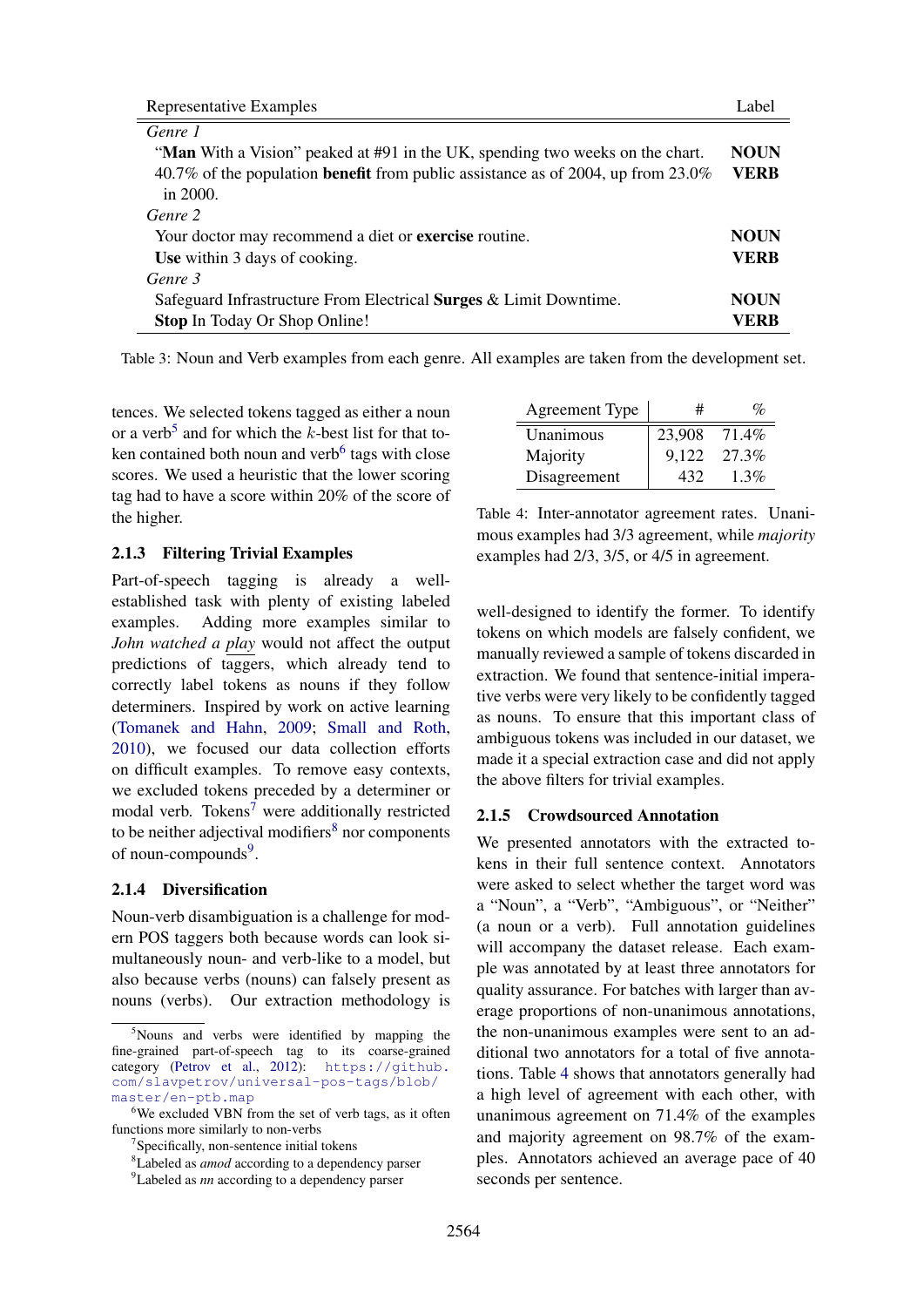<span id="page-3-1"></span>

| Genre         | Train | Dev  | <b>Test</b> |
|---------------|-------|------|-------------|
|               | 8621  | 1081 | 2711        |
| $\mathcal{L}$ | 6160  | 919  | 2289        |
| 3             | 9473  | 400  | 1000        |
| A11           | 24254 | 2400 | 6000        |

Table 5: Noun-Verb dataset statistics.

#### 2.2 Final Dataset

To compile the final dataset, we rejected examples in which there was no majority agreement or in which the majority label was "Ambiguous" or "Neither". This excluded 808 sentences and yielded a final dataset size of 32,654. We divided this into training, development, and test sets. Table [5](#page-3-1) shows the dataset sizes and genre distributions. The genre distribution of the training set is intentionally different from that of the development and test sets, as realistically one will often have different distributions at training and test time, and future work may want to model this difference [\(Don](#page-8-5)[mez et al.,](#page-8-5) [2010;](#page-8-5) [Steinhardt and Liang,](#page-9-9) [2016\)](#page-9-9).

We asked a professional linguist to independently label 200 examples and adjudicate any differences from the crowd-sourced labels with other professional linguists. The linguists found only 7 actual mistakes (3.5% of examples). Of the remaining 96.5% plausible annotations, the linguist agreed with the crowd in 167 cases (83.5%), and found 26 disparities between PTB-style guidelines and plausible intuitive judgments (13%). All but one of the disparities involved a word ending in *"ing"* inside a noun phrase, such as "*Manufacturing* defects"). Also, all but two of the disparities were cases which the crowd source annotators labeled as nouns while the PTB-style guidelines labeled as verbs.

While humans can do well on these instances, Table [2](#page-1-3) shows that baseline taggers that use little or no context have high error rates on this dataset, in contrast to the WSJ.

## <span id="page-3-0"></span>3 Empirical Evaluation of Taggers

In this section, we demonstrate empirically the limitations of several existing taggers on the new challenge dataset. We then take the most accurate, [Bohnet et al.](#page-8-4) [\(2018\)](#page-8-4), and investigate how it can be enhanced to be much more discriminative in ambiguous contexts. We finish with some error analysis to inspire future work.

## 3.1 Experimental Setup

Training All experiments used the standard splits of the WSJ Penn Treebank and the new Noun-Verb dataset. Specifically, WSJ Sections 2- 21 were used to train all models; where indicated, this was augmented with the training portion of the Noun-Verb dataset. Neural models [\(Dozat et al.](#page-8-3) [\(2017\)](#page-8-3), [Bohnet et al.](#page-8-4) [\(2018\)](#page-8-4), and extensions) used WSJ Section 22 for early stopping, and were run with  $n = 10$  random restarts to compute standard deviations.

Evaluation Models are evaluated on the Noun-Verb test set. The development set was used for developing the proposed enhancements, as well as to do error analysis. To verify performance on the standard task, we also evaluate accuracy on WSJ Section 23, cf. Table [1](#page-1-1) first column.

Our evaluation metric is VERB/NON-VERB classification accuracy over tokens which have gold annotations. To evaluate the taggers we map the fine-grained tag output using [Petrov et al.](#page-9-8) [\(2012\)](#page-9-8): tags with a coarse-grained VERB category map to the VERB label, and all other tags to the NON-VERB label.

#### 3.2 Existing Taggers

We evaluated four commonly used and/or state-ofthe-art taggers on our task. The first investigated tagger is the Stanford POS tagger<sup>[10](#page-3-2)</sup> [\(Toutanova](#page-9-5) [et al.,](#page-9-5) [2003\)](#page-9-5), part of the Stanford CoreNLP Toolkit [\(Manning et al.,](#page-9-10) [2014\)](#page-9-10) and widely used. This pretrained model is a log-linear model with features over the surrounding words and tags in a local window around the focus word.

The second investigated tagger is the publicly available *NLP4J*, a pre-trained tagging model  $(Choi, 2016)^{11}$  $(Choi, 2016)^{11}$  $(Choi, 2016)^{11}$  $(Choi, 2016)^{11}$  $(Choi, 2016)^{11}$  $(Choi, 2016)^{11}$ . It used feature induction to expand the feature set during training by adding combinations of low-dimensional features. The approach achieved 97.64% on WSJ evaluation. It is worth noting that this model used a large automatically tagged corpus to get ambiguity classes for each word and [Choi](#page-8-2) [\(2016\)](#page-8-2) showed that this extra piece of information was responsible for the largest part of the improvement.

The third tagger is [Dozat et al.](#page-8-3) [\(2017\)](#page-8-3), which won the UPOS portion of the CoNLL 2017 Shared Task on Universal Dependencies [\(Zeman et al.,](#page-9-11)

<span id="page-3-2"></span><sup>10</sup>[https://nlp.stanford.edu/software/](https://nlp.stanford.edu/software/tagger.shtml) [tagger.shtml](https://nlp.stanford.edu/software/tagger.shtml)

<span id="page-3-3"></span><sup>11</sup><https://github.com/emorynlp/nlp4j>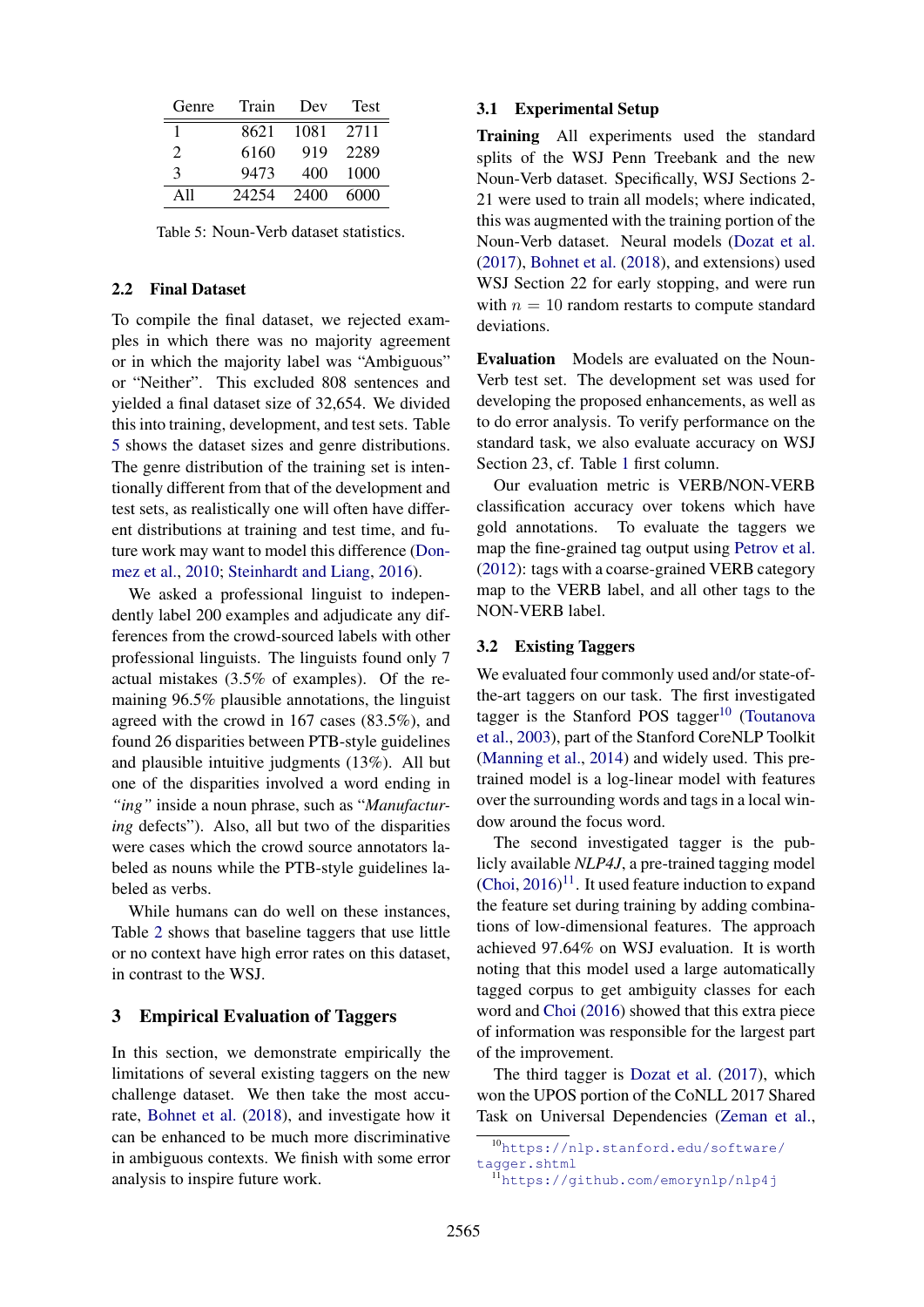[2017\)](#page-9-11) by a wide margin. It represents each word by a sum of its pretrained word embedding (glove [Pennington et al.](#page-9-12) [\(2014\)](#page-9-12)), trained word embedding, and the output from an LSTM runs over word's characters. Those representations are supplied to a deep BiLSTM followed by a Multi-Layer Perceptron (MLP) layer. The output from the MLP layer is multiplied by a learned embedding for tags and the tag with the highest score is selected as the output.

Finally the fourth existing tagger is the Meta-BiLSTM [\(Bohnet et al.,](#page-8-4) [2018\)](#page-8-4) which is the current state of the art on both WSJ and CoNLL 2017 POS tagging evaluation. This model consists of three components, all of which run over the entire input sentence: a word-BiLSTM that takes a sum of pretrained (GloVe [\(Pennington](#page-9-12) [et al.,](#page-9-12) [2014\)](#page-9-12)) and trained word embeddings, a char-BiLSTM that consumes trained characters embedding and a Meta component that takes a concatenation of word and character representations (at word boundaries) and feeds it to a Bi-LSTM followed by a MLP layer. The final output is computed using softmax over the Meta-MLP representation but a multi-loss is also optimized at the char and word representations level.

For [Dozat et al.](#page-8-3) [\(2017\)](#page-8-3) and [Bohnet et al.](#page-8-4) [\(2018\)](#page-8-4), we trained the model on WSJ PTB training data to get comparable models to the two previous systems. For [Dozat et al.](#page-8-3) [\(2017\)](#page-8-3) we used the default hyperparameters. For [Bohnet et al.](#page-8-4) [\(2018\)](#page-8-4), the hyperparameters used are almost identical to the original paper.[12](#page-4-0)

The first two taggers are linear models (with feature combinations) while the second two are neural models. Both [Dozat et al.](#page-8-3) [\(2017\)](#page-8-3) and [Bohnet et al.](#page-8-4) [\(2018\)](#page-8-4) take non-local context into account through BiLSTMs over the full sentence. However, these models might not use this modeling power when trained on the WSJ, since local context is usually sufficient (Table [2\)](#page-1-3).

#### 3.3 Enhancements

We take the best existing tagger [\(Bohnet et al.,](#page-8-4) [2018\)](#page-8-4) as our starting point to investigate the efficacy of two simple enhancements and their combination for improving noun-verb disambiguation.

The first enhancement is to add generic, contex-

tual word embeddings trained on a billion words of language modeling data [\(Peters et al.,](#page-9-2) [2018\)](#page-9-2). The second enhancement is to add task-specific targeted training data, with thousands of examples derived from the Noun-Verb training set.

Contextual Word Embeddings (ELMo) The statistics of the new dataset, shown in Table [2,](#page-1-3) suggest that this dataset might benefit from more contextual modeling. Although the basic Meta-BiLSTM model is already contextual, one can suspect based on the first row in Table [2](#page-1-3) that WSJ training might lead the model to ignore wider context. One way to make the model use more contextual information is to replace the word embedding layer with a contextual embedding. We used ELMo embeddings [\(Peters et al.,](#page-9-2) [2018\)](#page-9-2), which are generated by training a bi-directional language model on a large corpus of unlabeled data. The aim of using ELMo here is that we expect to get different embeddings for a word like "play" when it is used as a verb, as in "I will come and play", versus when it is used as a noun, as in "I liked the two-act play".

We replaced the word embedding layer in the Word component with  $ELMo<sup>13</sup>$  $ELMo<sup>13</sup>$  $ELMo<sup>13</sup>$  As in [Peters et al.](#page-9-2) [\(2018\)](#page-9-2), we trained a task specific weighting of the three ELMo layers:

$$
v_i^{(\text{word})} = \gamma \sum_{j=0}^{2} s_j \mathbf{h}_{i,j}^{\text{ELMo}}, \tag{1}
$$

where  $h_{i,j}^{\text{ELMo}}$  is the j-th layer ELMo embedding of word i,  $s_i$  are softmax-normalized weights over the layers, and  $\gamma$  is a scalar parameter. We trained this model on the WSJ training data only.

Targeted Data Augmentation (NV Data) Our Noun-Verb training data comes with gold binary labels ("Noun" or "Verb"). To add them to our current model, we took a simple approach to map the Noun-Verb labels into the fine-grained POS tagset used in the WSJ dataset. To do that, we ran the baseline tagger used to extract the annotated examples in [§2.1](#page-1-7) over the Noun-Verb training data, and extracted all possible tags for the annotated words, sorted by their score. We then assigned to that word the highest scoring tag consistent with the coarse-grained tags. This resulted in a silver training dataset containing partially labeled sentences, each with one word tagged by its

<span id="page-4-0"></span><sup>&</sup>lt;sup>12</sup>Two hyperparameter differences: we used two layers instead of three for the word component and a learning rate decay of 0.99994 instead of 0.999994. These were fixed early on and not tuned.

<span id="page-4-1"></span><sup>&</sup>lt;sup>13</sup>We used the "Original" model from  $https://$ [allennlp.org/elmo](https://allennlp.org/elmo).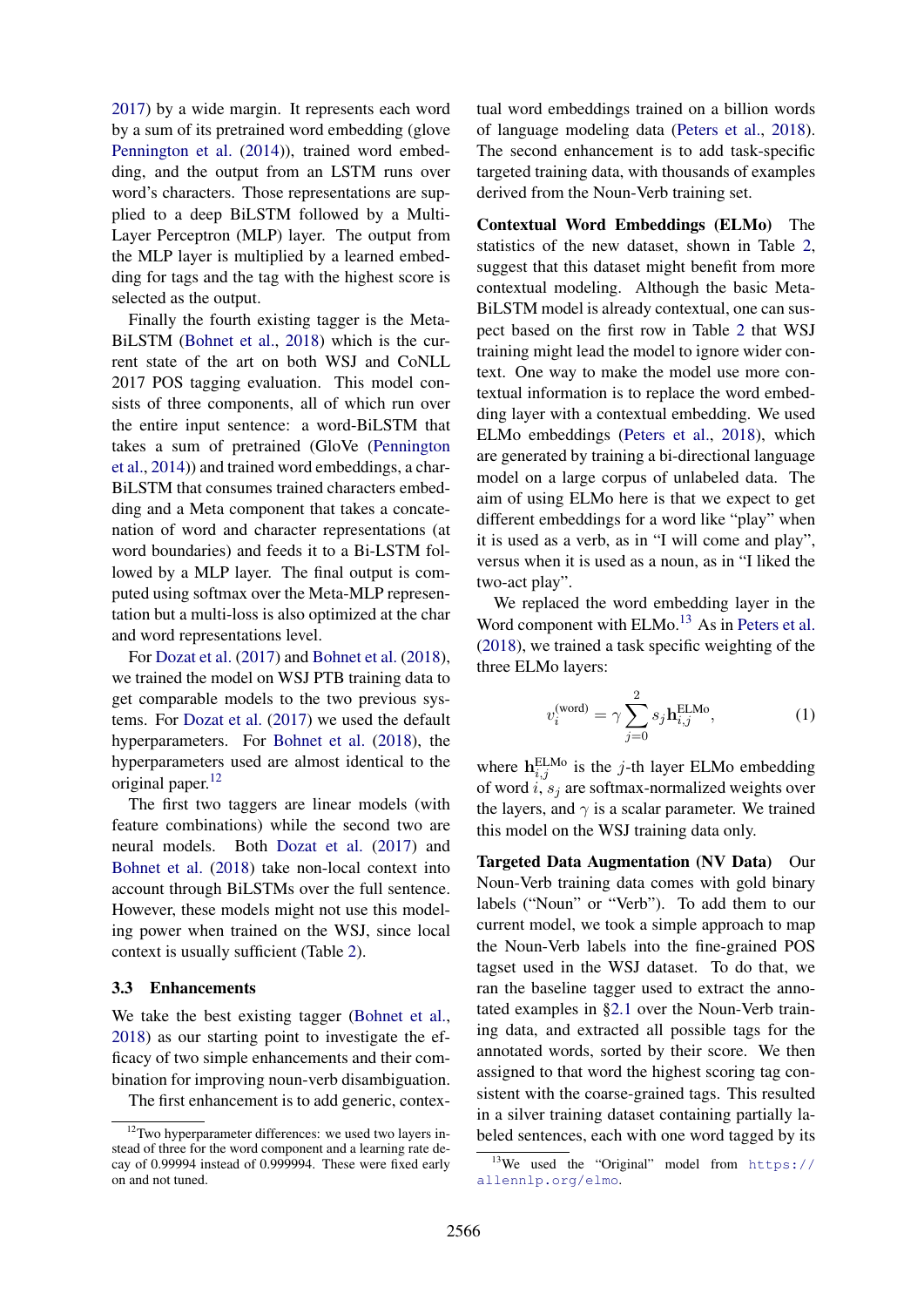<span id="page-5-1"></span>

| Model                   | SI             | $\neg$ SI      |
|-------------------------|----------------|----------------|
| Majority class per word | 74.6           | 69.3           |
| type using Noun-Verb    |                |                |
| training set            |                |                |
| <i>Existing Taggers</i> |                |                |
| Toutanova et al. (2003) | 47.4           | 59.6           |
| Choi (2016)             | 67.8           | 71.0           |
| Dozat et al. $(2017)$   | 68.3           | 70.7           |
| Bohnet et al. (2018)    | $68.4 + 4.0$   | $74.4 + 0.9$   |
| <i>Enhancements</i>     |                |                |
| +ELMo                   | $73.4 \pm 2.2$ | $82.1 \pm 1.0$ |
| +NV Data                | $89.3 \pm 0.5$ | $85.4 \pm 0.5$ |
| +ELMo+NV Data           | $90.0 + 0.8$   | 87.6 $\pm$ 0.6 |

Table 6: Development set accuracies on sentence initial (SI) tokens compared with non-sentenceinitial  $(\neg SI)$  tokens.

fine-grained POS tag. We used this dataset to augment the WSJ training data. Since the Noun-Verb examples only contain one labeled token per sentence, we assigned the unlabeled tokens a cost of zero in the cost function at training time.

ELMo and Data Augmentation Together Finally, we experimented with using both enhancements together. We trained the ELMo-enhanced model on the dataset augmented with the Noun-Verb training set examples. The motivating intuition for combining them is that the inclusion of the difficult Noun-Verb training set examples could encourage the model to make more use of ELMo embeddings than the model trained on the WSJ only. Another possibility is that these two types of enhancements are redundant and that one dominates the other.

## 3.4 Results

Table [1](#page-1-1) shows the main results of both existing taggers and the enhanced models on both WSJ and the Noun-Verb Challenge Set.

Existing Taggers While all four selected taggers achieve accuracies above 97% on WSJ, they all struggle on our noun-verb challenge (Table [1\)](#page-1-1). The widely used tagger of [Toutanova et al.](#page-9-5) [\(2003\)](#page-9-5) has an accuracy of just 57.6%, below the 70.1% accuracy of a per-word type majority class baseline (Table [2\)](#page-1-3). The best performing tagger [\(Bohnet](#page-8-4) [et al.,](#page-8-4) [2018\)](#page-8-4) was 3.9% above the next best model. However it still has an error rate of 25%.

The ranking of the four taggers stays the same

whether one uses the WSJ or the Noun-Verb Challenge Set for evaluation. However, the magnitude of differences changes drastically. For example, on the WSJ test set, the differences between [Dozat](#page-8-3) [et al.](#page-8-3) [\(2017\)](#page-8-3) and [Toutanova et al.](#page-9-5) [\(2003\)](#page-9-5) appear insignificant: [Dozat et al.](#page-8-3) [\(2017\)](#page-8-3) improves over [Toutanova et al.](#page-9-5) [\(2003\)](#page-9-5) by 0.09% absolute (3% relative reduction in error). When measured on the Noun-Verb Challenge Set, the differences are stark: the tagger of [Dozat et al.](#page-8-3) [\(2017\)](#page-8-3) is 12.8% absolute more accurate, which is a 30% relative reduction in error.

Enhancements Experimental results in Table [1](#page-1-1) show that ELMo gave 7.2% absolute improvement and did not significantly affect the WSJ results $^{14}$  $^{14}$  $^{14}$ . This is further evidence that WSJ evaluation does not model ambiguities in cases where context matters. Adding the silver Noun-Verb data to the baseline model gave 10% absolute improvement over the baseline. This is significant given that the model capacity remained unchanged. By contrast, hooking up ELMo added a very large multi-layer BiLSTM language model to the parameters.

The best model was the model which used both ELMo embeddings and data augmentation. It achieved 13.1% absolute improvement over the state-of-the-art baseline of [Bohnet et al.](#page-8-4) [\(2018\)](#page-8-4), equivalent to over a 52% error reduction. This demonstrates that the improvement from ELMo is complementary to that from the additional Noun-Verb data.

Sentence-Initial Examples The trend in Table [1](#page-1-1) is magnified in Table [6,](#page-5-1) which shows development set accuracies separately for tokens that are sentence-initial (SI), which are often imperatives, and for tokens that are not SI.

On SI accuracy, none of the WSJ-trained baselines could beat the most-frequent-tag baseline from the Noun-Verb training data. This shows that these sorts of examples, which are mostly imperatives, are underrepresented in the WSJ corpus. ELMo embeddings were able to improve both SI and non-SI accuracies by roughly the same amount, but again, not as much as adding the Noun-Verb data, which gave a 21.7% boost to SI accuracy. The efficacy of the Noun-Verb data in this case shows that directed training examples can

<span id="page-5-0"></span> $14$ We also ran the experiment using the "Original (5.5B)" ELMo model, trained on a larger and more diverse corpus. We did not find any significant difference between the two.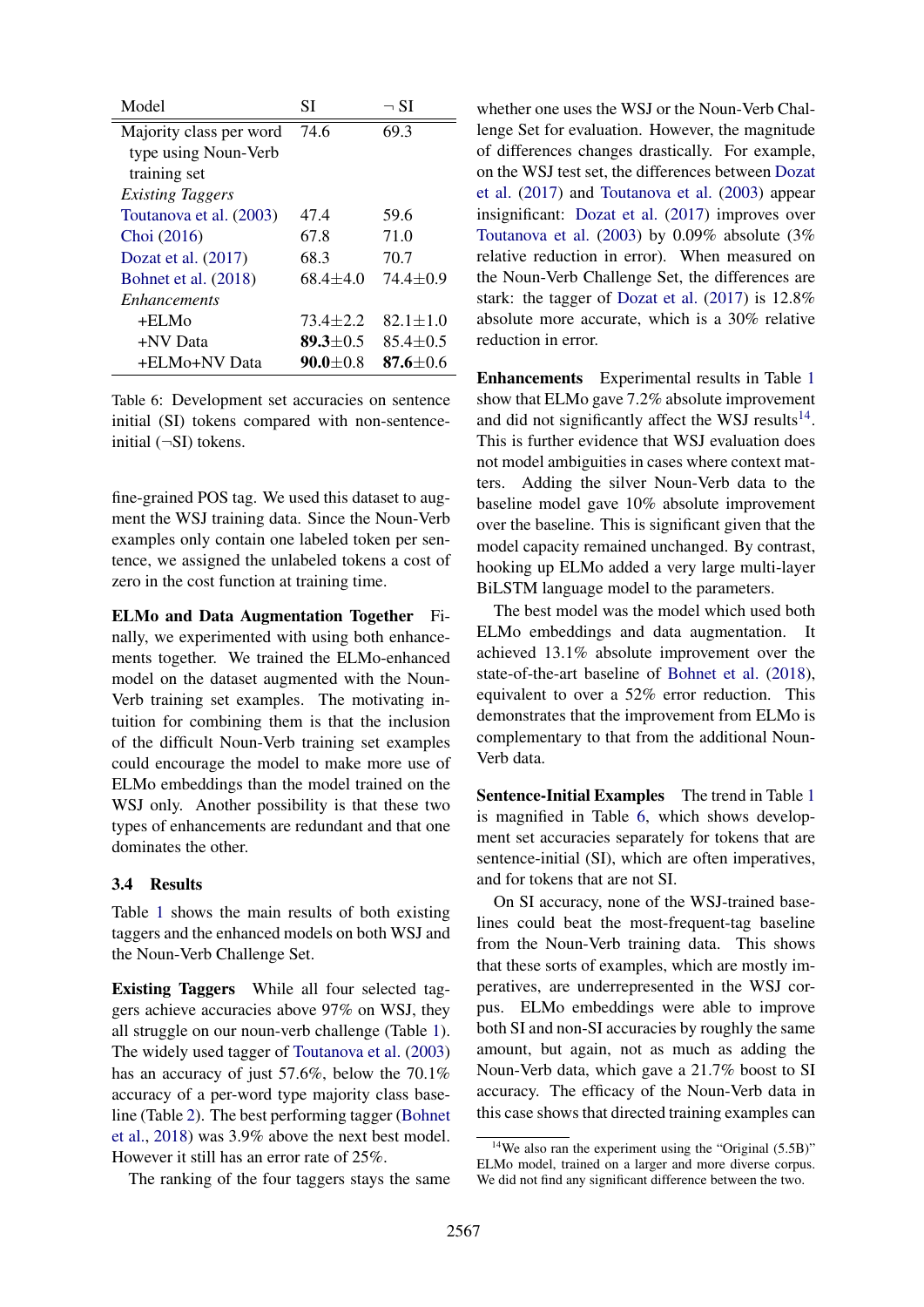<span id="page-6-1"></span>

|                      | Tuning Set       |                      |  |
|----------------------|------------------|----------------------|--|
| Model                | WSJ              | NV                   |  |
|                      | WSJ Test Set     |                      |  |
| Bohnet et al. (2018) | 98.00±0.12       | 97.98±0.13           |  |
| $+ELMo$              | $97.94 \pm 0.08$ | $97.85 \pm 0.16$     |  |
| +NV Data             | $97.98 \pm 0.11$ | $97.94 \pm 0.14$     |  |
| +ELMo+NV Data        | $97.97 \pm 0.09$ | $97.94 \pm 0.13$     |  |
| Noun-Verb Test Set   |                  |                      |  |
| Bohnet et al. (2018) | $74.0 \pm 1.2$   | $76.9 \pm 0.6$ †     |  |
| $+ELMo$              | $82.1 \pm 0.9$   | $83.4 \pm 0.5$ †     |  |
| +NV Data             | $86.4 \pm 0.4$   | $86.8 \pm 0.4$       |  |
| +ELMo+NV Data        | $88.9 \pm 0.3$   | 89.3 $\pm$ 0.2 $\pm$ |  |

Table 7: Effect of using different tuning sets. As usual with early stopping, the best tuning set performance was used to evaluate the test set. Here, we evaluated the same experimental runs at two points: when the performance was best on the WSJ development set, and again when the performance was best on the Noun-Verb development set. The increase in Noun-Verb results is significant at the  $p < 0.001(\dagger)$  and  $p < 0.01(\dagger)$  levels.

be especially beneficial for fixing some common error patterns.

Impact of Tuning Set Table [7](#page-6-1) compares performance of the same experiments on the WSJ and Noun-Verb Challenge test sets, tuned either using the WSJ or the Noun-Verb development set. The only effect of the change in tuning set was for the Noun-Verb tuning to cause the early stopping to sometimes be a little earlier. When we tuned on the Noun-Verb development set, the WSJ results remained almost unchanged, while the Noun-Verb test set results increased significantly. We see that the performance on each dataset is best when matched with its tuning data. The effect was greatest on the unenhanced model, which improved 2.9% absolute on the Noun-Verb evaluation. The best overall Noun-Verb test set result was  $89.3 \pm 0.2$  when tuned this way.

## 3.5 Error Analysis

Table [8](#page-7-0) shows representative examples that the best baseline run got wrong, along with the predictions from the best runs for each of the different enhancements. While each enhancement reduces all error types, adding Noun-Verb data improves imperatives in particular when compared with adding ELMo. This holds true even when imperatives are not sentence-initial, like the *practice*

example in Table [8.](#page-7-0)

Of the errors made by our best model, roughly a quarter occurred when the focus word was a conjunction. This provides additional evidence for the importance of modeling non-local context in this dataset.

# <span id="page-6-0"></span>4 Homograph Disambiguation

To show the impact of our best models on a downstream task, we used the text-to-speech homograph disambiguation task described in [Gorman](#page-9-13) [et al.](#page-9-13) [\(2018\)](#page-9-13). The dataset contains 161 word types, each of which has up to three possible pronunciations. In that work, the authors built a linear model that used lexical features of the focus word and its surrounding words, POS tags, and capitalization, to achieve 95.4% on this task. Here, we want to see the effectiveness of our taggers by using just the POS tag of each word to determine its pronunciation category. To do this, we annotated the homograph disambiguation train and test data with with POS tags using each of our taggers. We collected counts from the training corpus of the form *<word, POS tag, word\_sense, Count>*. These counts show how many times a given word got assigned to a certain word sense when it has a certain POS tag. We used those counts to select the most frequent pronunciation for each *<word, POS tag>* pair on the test data. Note that this approach will miss some word senses that cannot be determined from the word and POS tag only, like the difference in pronunciation of the word "jesus" between English: /'dʒi:zəs/ and Spanish: /her/su:s/.

Table [9](#page-7-1) shows results for the micro and macro accrucies among different word types in the same way [\(Gorman et al.,](#page-9-13) [2018\)](#page-9-13) reported their results. The overall results show similar trend to what is observed in the Noun-Verb evaluation results. The [Choi](#page-8-2) [\(2016\)](#page-8-2), and [Bohnet et al.](#page-8-4) [\(2018\)](#page-8-4) baseline taggers perform close to the full model in [Gorman](#page-9-13) [et al.](#page-9-13) [\(2018\)](#page-9-13), which uses a wider context and more features. This is probably due to having a stronger POS tagger than the one used in that model. It is also interesting to see the gap between [Toutanova](#page-9-5) [et al.](#page-9-5) [\(2003\)](#page-9-5) and the rest of baseline taggers which was measured only on the Noun-Verb evaluation and not in WSJ evaluation. The rest of the results show that using either ELMo achieves a 1.3% absolute improvement over the baseline. while adding data augmentation achieves 0.3% absolute improvement over the baseline. Using both ELMo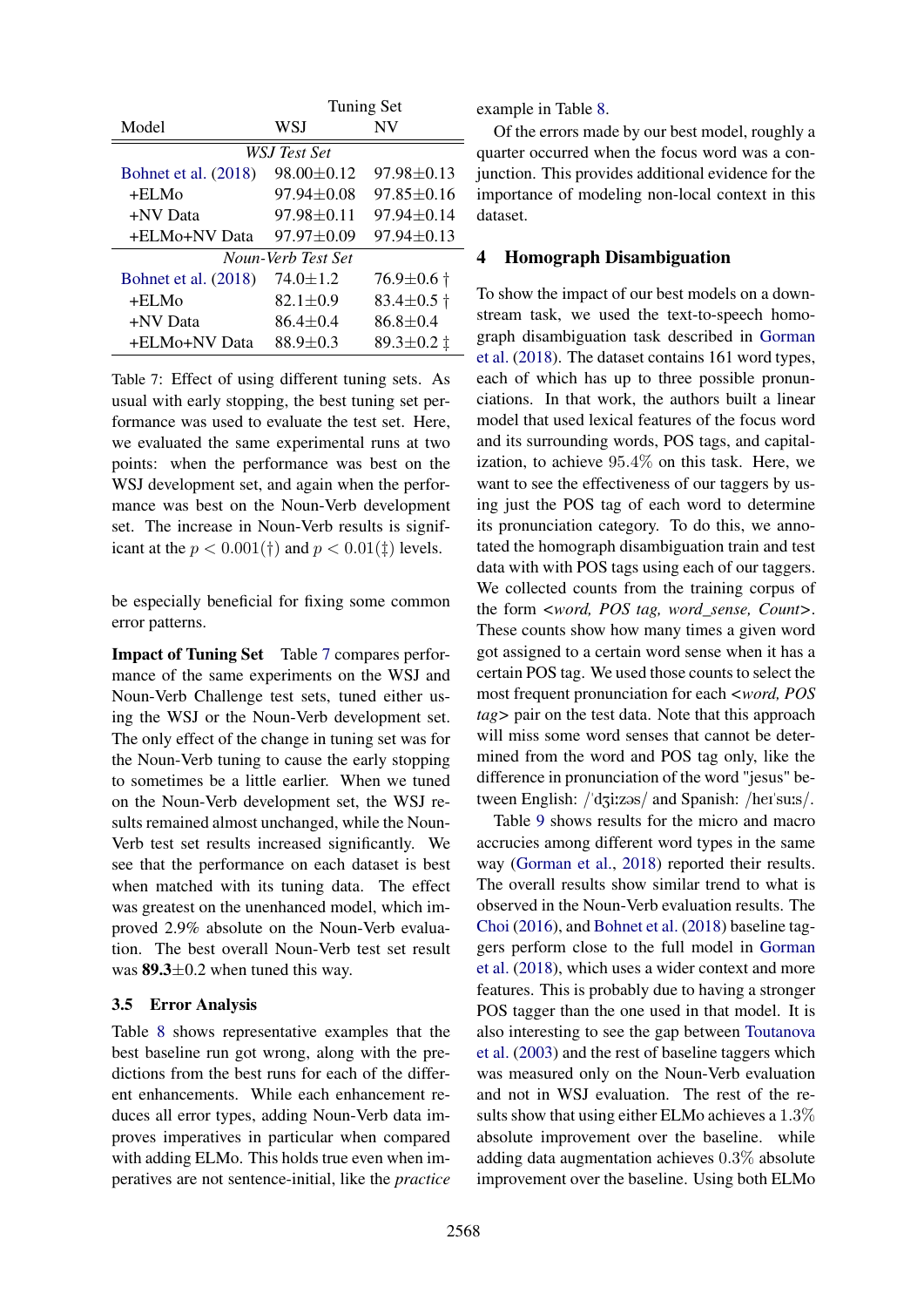<span id="page-7-0"></span>

|                                                           |             |           |            |           | $+ELMo$    |
|-----------------------------------------------------------|-------------|-----------|------------|-----------|------------|
| Example                                                   | Gold        | Base      | +ELMo      | +Data     | $+Data$    |
| Will gets his revenge by masquerading as Sue's            | <b>NOUN</b> | MD        | <b>NNP</b> | MD        | <b>NNP</b> |
| hairdresser and forcibly shaving her head bald.           |             |           |            |           |            |
| Will putting a patch over my eye help to get the          | VERB        | <b>NN</b> | VB         | <b>NN</b> | <b>VB</b>  |
| object out of it?                                         |             |           |            |           |            |
| If you don't have a table, you can mount the frame        | <b>NOUN</b> | VB        | VB         | <b>NN</b> | <b>NN</b>  |
| on a desk, stand, or other structure that will hold       |             |           |            |           |            |
| the bike off the ground.                                  |             |           |            |           |            |
| For best results, <b>practice</b> hitting one note higher | VERB        | <b>NN</b> | NN         | <b>VB</b> | VB         |
| than your standard range.                                 |             |           |            |           |            |
| Spirit actually suggests unpacking their smokes by        | <b>NOUN</b> | VB        | VB         | VB        | <b>NN</b>  |
| rolling the cigarette between your fingers, filter to     |             |           |            |           |            |
| end, so that a pinch or so of tobacco comes out.          |             |           |            |           |            |
| Choose the highest combat level and <b>duel</b> .         | VERB        | <b>NN</b> | NN         | <b>NN</b> | VB         |

Table 8: Development set examples that reflect the types of errors the enhancements address. Base is the tagger of [Bohnet et al.](#page-8-4) [\(2018\)](#page-8-4), while the remaining columns show the impact of the enhancements. Tags consistent with the gold annotations are in bold and inconsistent are in italics.

<span id="page-7-1"></span>

| Model                   | Micro          | Macro          |
|-------------------------|----------------|----------------|
| <b>Best ML</b> system   |                |                |
| Gorman et al. (2018)    | 95.4           | 95.1           |
| <b>Existing Taggers</b> |                |                |
| Toutanova et al. (2003) | 91.1           | 91.5           |
| Choi (2016)             | 95.8           | 95.8           |
| Dozat et al. $(2017)$   | 94.6           | 94.7           |
| Bohnet et al. (2018)    | $95.9 + 0.2$   | $95.9 \pm 0.2$ |
| <i>Enhancements</i>     |                |                |
| +ELMo                   | $96.7 \pm 0.2$ | $96.7 + 0.2$   |
| +NV Data                | $96.2 \pm 0.2$ | $96.2 + 0.2$   |
| +ELMo+NV Data           | $96.7 + 0.3$   | $96.7 + 0.3$   |

Table 9: Accurcies of different models on the homograph disambiguation test set. All enhancements' improvements over [\(Bohnet et al.,](#page-8-4) [2018\)](#page-8-4) baseline are statistically significant  $p < 0.008$ . Standard deviations are estimated from  $n = 10$ random restarts, and p-values were computed using a heteroscedastic two-tailed t-test.

and data augmentation was not better than just using ELMo. Those improvements correspond to a 28% error reduction compared to the machinelearned model in [Gorman et al.](#page-9-13) [\(2018\)](#page-9-13).

# 5 Discussion and Related Work

Dataset Creation Prior work in crowd-sourcing syntactic annotations and using them in models motivated the dataset creation portion of this

work. [Jha et al.](#page-9-14) [\(2010\)](#page-9-14) showed that non-linguists could reliably do aspects of syntactic annotation, and [Hovy et al.](#page-9-15) [\(2014\)](#page-9-15) showed that nonexperts could annotate universal part-of-speech tags [\(Petrov et al.,](#page-9-8) [2012\)](#page-9-8) almost as well as experts. [He et al.](#page-9-16) [\(2016\)](#page-9-16) then showed that incorporating crowd-sourced annotations improves parsing by a noticeable margin on the *subset* of sentences in which the human judgments affected the parser's output. Inspired by this result, we focused our efforts on collecting annotations that were likely to change a tagger's predictions and humans can annotate reliably.

This work filtered out trivial examples via handwritten heuristics targeted towards examples that taggers generally get correct (Section [2.1\)](#page-1-7). One interesting direction for future work would be to eliminate this manual step. One option could be to instead use automatically produced high-precision interpretable rules to filter out these examples, such as the Anchor explanations output by [Ribeiro](#page-9-17) [et al.](#page-9-17) [\(2018\)](#page-9-17). Table 1 in that paper shows how the system can automatically induce that a part-ofspeech tagging system will tag the word *play* as a NOUN in the sentence *I went to a play yesterday* because the previous word is a determiner.

Measurement [Manning](#page-9-3) [\(2011\)](#page-9-3) performed an error analysis for WSJ and discovered that 19% of the errors fall under "Difficult linguistics" which need non-local context modeling to be able to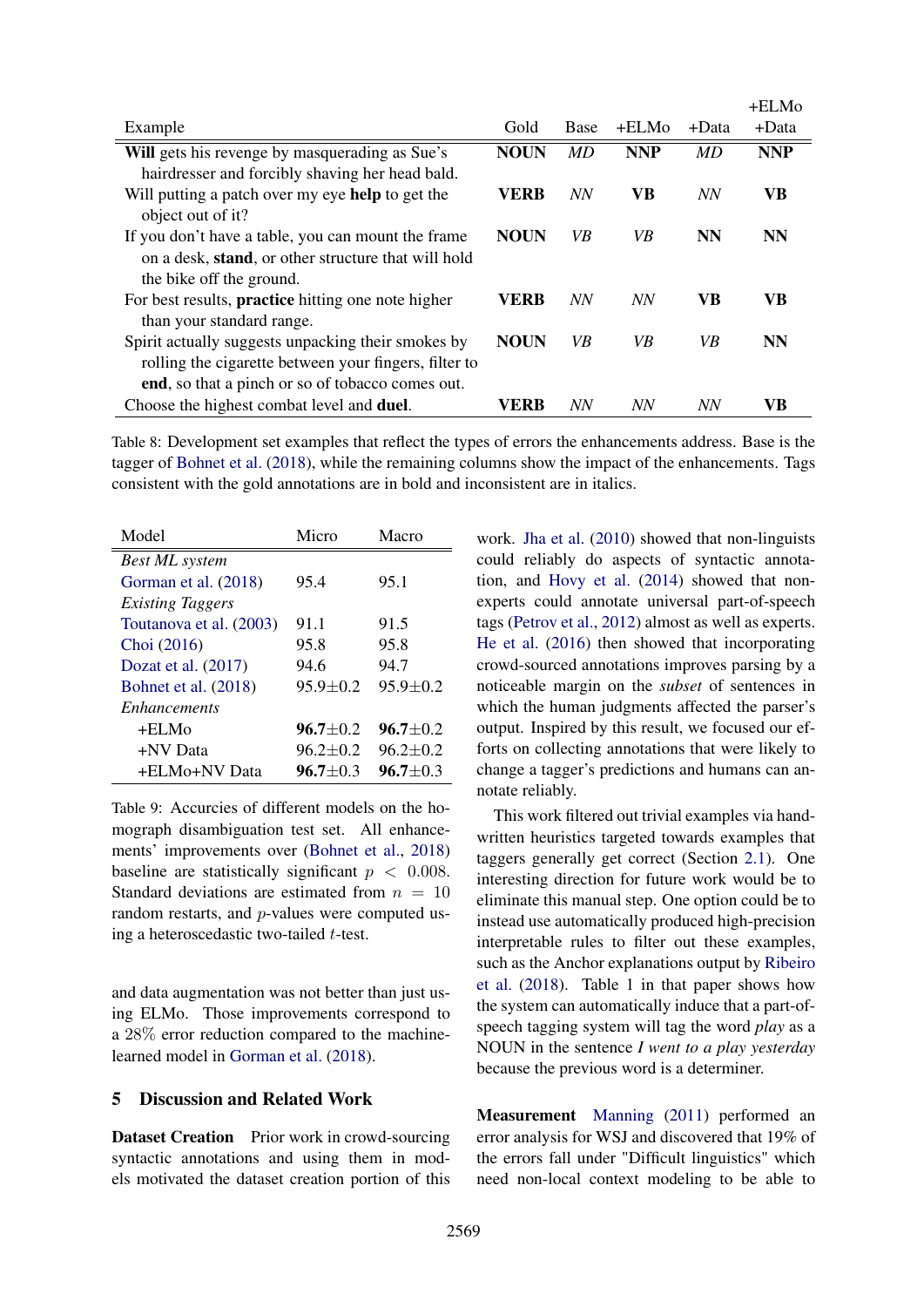solve them. The negative results of [Kiddon et al.](#page-9-4) [\(2015\)](#page-9-4) on using existing supervised part-of-speech taggers for imperative detection provided motivation for focusing on noun-verb confusion. However we are not aware of any prior work on trying to measure part-of-speech-tagging accuracy on hard ambiguities that are easily recognized by human using diverse corpora.

# 6 Conclusion and Future Work

This paper proposes a challenge set approach to evaluating part-of-speech taggers, and builds a new resource for doing so. We show that a part-ofspeech tagger can be trained to be better at nounverb ambiguity by using extra Noun-Verb targeted training data or by adding contextual word embedding. We also show that our evaluation data can measure improvements in Noun-Verb disambiguation that standard evaluation dataset was not able to capture. Those previously unmeasured improvements in the Noun-Verb disambiguation are shown to lead to improvements in a downstream task. Improvements were especially large on sentence-initial tokens, which are often imperatives. Even with these improvements, there is still a large gap between the noun-verb accuracies and overall WSJ tagging accuracy. We expect that closing this gap will make incorporating syntax more useful across natural language understanding applications.

Future work can include exploring ways to incorporate more context into the tagger, possibly by using information from dependency tree. Also investigating more downstream tasks and explore if this dataset can be used directly in downstream tasks in a way similar to what have been done in [Swayamdipta et al.](#page-9-18) [\(2017\)](#page-9-18) and [\(Eriguchi et al.,](#page-9-19) [2017;](#page-9-19) [Niehues and Cho,](#page-9-20) [2017;](#page-9-20) [Kiperwasser and](#page-9-21) [Ballesteros,](#page-9-21) [2018\)](#page-9-21) for injecting syntax in semantic role labeling and translation tasks. A third direction for research would be using this dataset to evaluate different contextual modeling approaches and investigate the creation and using such context sensitive dataset to create simpler and smaller models that can capture a lot of contextual word representation.

Future work on dataset creation can include generating similar challenge datasets for different key ambiguities in NLP. A collection of such datasets could be one way to cover hard examples that models do not get right but humans are

good at. Such targeted datasets can complement the use of large unsupervised contextual embedding models. This can open an avenue to improve core NLP tasks on hard relevant ambiguities that allows making progress on downstream tasks.

# Acknowledgments

The authors gratefully acknowledge their anonymous reviewers for their insightful questions and feedback. We are grateful to Alexander Clines, Kazoo Sone, Ashwin Kakarla, Daphne Luong, and Austin Tarango for their assistance in the creation of the dataset. Thanks also go to members of the Google AI Language group for their input to this work, including Slav Petrov, Michael Collins, and all who provided feedback in reading group sessions.

# References

- <span id="page-8-4"></span>Bernd Bohnet, Ryan McDonald, Gon¸calo Simões, Daniel Andor, Emily Pitler, and Joshua Maynez. 2018. Morphosyntactic tagging with a meta-bilstm model over context sensitive token encodings. In *(To Appear) Proceedings of ACL*.
- <span id="page-8-2"></span>Jinho D. Choi. 2016. Dynamic feature induction: The last gist to the state-of-the-art. In *Proceedings of the 2016 Conference of the North American Chapter of the Association for Computational Linguistics: Human Language Technologies*, pages 271– 281, San Diego, California. Association for Computational Linguistics.
- <span id="page-8-0"></span>Michael Collins. 2002. Discriminative training methods for hidden markov models: Theory and experiments with perceptron algorithms. In *Proceedings of the ACL-02 conference on Empirical methods in natural language processing-Volume 10*, pages 1–8. Association for Computational Linguistics.
- <span id="page-8-1"></span>Ronan Collobert, Jason Weston, Léon Bottou, Michael Karlen, Koray Kavukcuoglu, and Pavel Kuksa. 2011. Natural language processing (almost) from scratch. *Journal of Machine Learning Research*, 12(Aug):2493–2537.
- <span id="page-8-5"></span>Pinar Donmez, Guy Lebanon, and Krishnakumar Balasubramanian. 2010. Unsupervised supervised learning i: Estimating classification and regression errors without labels. *Journal of Machine Learning Research*, 11(Apr):1323–1351.
- <span id="page-8-3"></span>Timothy Dozat, Peng Qi, and Christopher D. Manning. 2017. Stanford's graph-based neural dependency parser at the conll 2017 shared task. In *Proceedings of the CoNLL 2017 Shared Task: Multilingual Parsing from Raw Text to Universal Dependencies*, pages 20–30, Vancouver, Canada. Association for Computational Linguistics.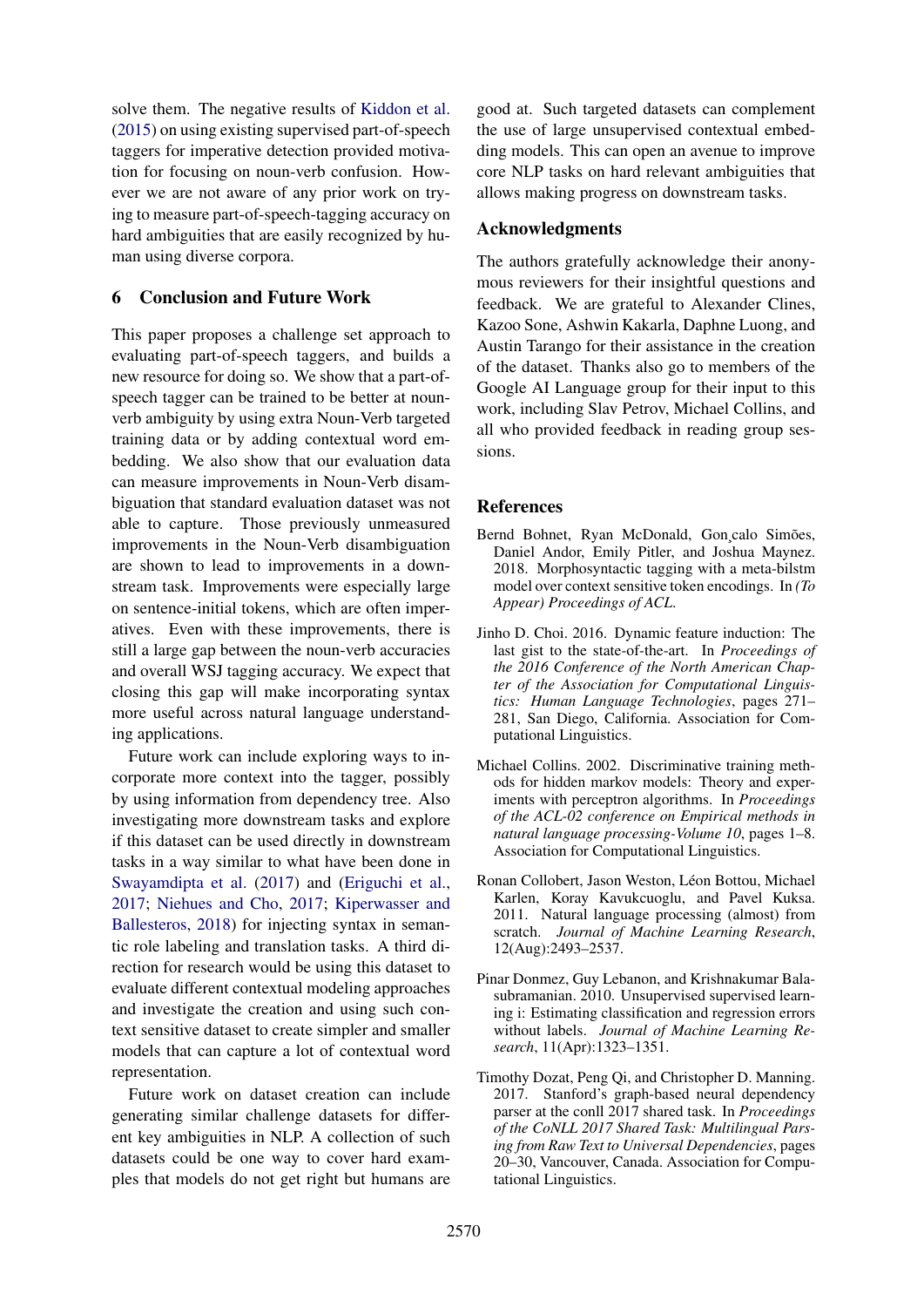- <span id="page-9-19"></span>Akiko Eriguchi, Yoshimasa Tsuruoka, and Kyunghyun Cho. 2017. Learning to parse and translate improves neural machine translation. In *Proceedings of the 55th Annual Meeting of the Association for Computational Linguistics (Volume 2: Short Papers)*, pages 72–78, Vancouver, Canada. Association for Computational Linguistics.
- <span id="page-9-13"></span>Kyle Gorman, Gleb Mazovetskiy, and Vitaly Nikolaev. 2018. Improving homograph disambiguation with supervised machine learning. In *Proceedings of the Eleventh International Conference on Language Resources and Evaluation (LREC 2018)*.
- <span id="page-9-16"></span>Luheng He, Julian Michael, Mike Lewis, and Luke Zettlemoyer. 2016. Human-in-the-loop parsing. In *Proceedings of the 2016 Conference on Empirical Methods in Natural Language Processing*, pages 2337–2342.
- <span id="page-9-15"></span>Dirk Hovy, Barbara Plank, and Anders Søgaard. 2014. Experiments with crowdsourced re-annotation of a pos tagging data set. In *Proceedings of the 52nd Annual Meeting of the Association for Computational Linguistics (volume 2: Short Papers)*, volume 2, pages 377–382.
- <span id="page-9-14"></span>Mukund Jha, Jacob Andreas, Kapil Thadani, Sara Rosenthal, and Kathleen McKeown. 2010. Corpus creation for new genres: A crowdsourced approach to pp attachment. In *Proceedings of the NAACL HLT 2010 Workshop on Creating Speech and Language Data with Amazon's Mechanical Turk*, pages 13–20. Association for Computational Linguistics.
- <span id="page-9-4"></span>Chloé Kiddon, Ganesa Thandavam Ponnuraj, Luke Zettlemoyer, and Yejin Choi. 2015. Mise en place: Unsupervised interpretation of instructional recipes. In *Proceedings of the 2015 Conference on Empirical Methods in Natural Language Processing*, pages 982–992.
- <span id="page-9-21"></span>Eliyahu Kiperwasser and Miguel Ballesteros. 2018. Scheduled multi-task learning: From syntax to translation. In *Transactions of the Association for Computational Linguistics*, volume 6, page 225–240.
- <span id="page-9-10"></span>Christopher Manning, Mihai Surdeanu, John Bauer, Jenny Finkel, Steven Bethard, and David McClosky. 2014. The stanford corenlp natural language processing toolkit. In *Proceedings of 52nd annual meeting of the association for computational linguistics: system demonstrations*, pages 55–60.
- <span id="page-9-3"></span>Christopher D Manning. 2011. Part-of-speech tagging from 97% to 100%: is it time for some linguistics? In *International Conference on Intelligent Text Processing and Computational Linguistics*, pages 171– 189. Springer.
- <span id="page-9-20"></span>Jan Niehues and Eunah Cho. 2017. Exploiting linguistic resources for neural machine translation using multi-task learning. *WMT 2017*, pages 80–89.
- <span id="page-9-12"></span>Jeffrey Pennington, Richard Socher, and Christopher Manning. 2014. Glove: Global vectors for word representation. In *Proceedings of the 2014 conference on empirical methods in natural language processing (EMNLP)*, pages 1532–1543.
- <span id="page-9-2"></span>Matthew E Peters, Mark Neumann, Mohit Iyyer, Matt Gardner, Christopher Clark, Kenton Lee, and Luke Zettlemoyer. 2018. Deep contextualized word representations. *arXiv preprint arXiv:1802.05365*.
- <span id="page-9-8"></span>Slav Petrov, Dipanjan Das, and Ryan McDonald. 2012. A universal part-of-speech tagset. In *Proceedings of the Eighth International Conference on Language Resources and Evaluation (LREC-2012)*.
- <span id="page-9-17"></span>Marco Tulio Ribeiro, Sameer Singh, and Carlos Guestrin. 2018. Anchors: High-precision modelagnostic explanations. In *Proceedings of AAAI*.
- <span id="page-9-0"></span>Rico Sennrich and Barry Haddow. 2016. Linguistic input features improve neural machine translation. In *Proceedings of the First Conference on Machine Translation*, pages 83–91, Berlin, Germany. Association for Computational Linguistics.
- <span id="page-9-7"></span>Kevin Small and Dan Roth. 2010. Margin-based active learning for structured predictions. *International Journal of Machine Learning and Cybernetics*, 1(1- 4):3–25.
- <span id="page-9-1"></span>Richard Sproat, Julia Hirschberg, and David Yarowsky. 1992. A corpus-based synthesizer. In *Second International Conference on Spoken Language Processing*.
- <span id="page-9-9"></span>Jacob Steinhardt and Percy S Liang. 2016. Unsupervised risk estimation using only conditional independence structure. In *Advances in Neural Information Processing Systems*, pages 3657–3665.
- <span id="page-9-18"></span>Swabha Swayamdipta, Sam Thomson, Chris Dyer, and Noah A Smith. 2017. Frame-semantic parsing with softmax-margin segmental rnns and a syntactic scaffold. *arXiv preprint arXiv:1706.09528*.
- <span id="page-9-6"></span>Katrin Tomanek and Udo Hahn. 2009. Semisupervised active learning for sequence labeling. In *Proceedings of the Joint Conference of the 47th Annual Meeting of the ACL and the 4th International Joint Conference on Natural Language Processing of the AFNLP: Volume 2-Volume 2*, pages 1039– 1047. Association for Computational Linguistics.
- <span id="page-9-5"></span>Kristina Toutanova, Dan Klein, Christopher D Manning, and Yoram Singer. 2003. Feature-rich part-ofspeech tagging with a cyclic dependency network. In *Proceedings of the 2003 Conference of the North American Chapter of the Association for Computational Linguistics on Human Language Technology-Volume 1*, pages 173–180. Association for Computational Linguistics.
- <span id="page-9-11"></span>Daniel Zeman, Martin Popel, Milan Straka, Jan Hajic, Joakim Nivre, Filip Ginter, Juhani Luotolahti,